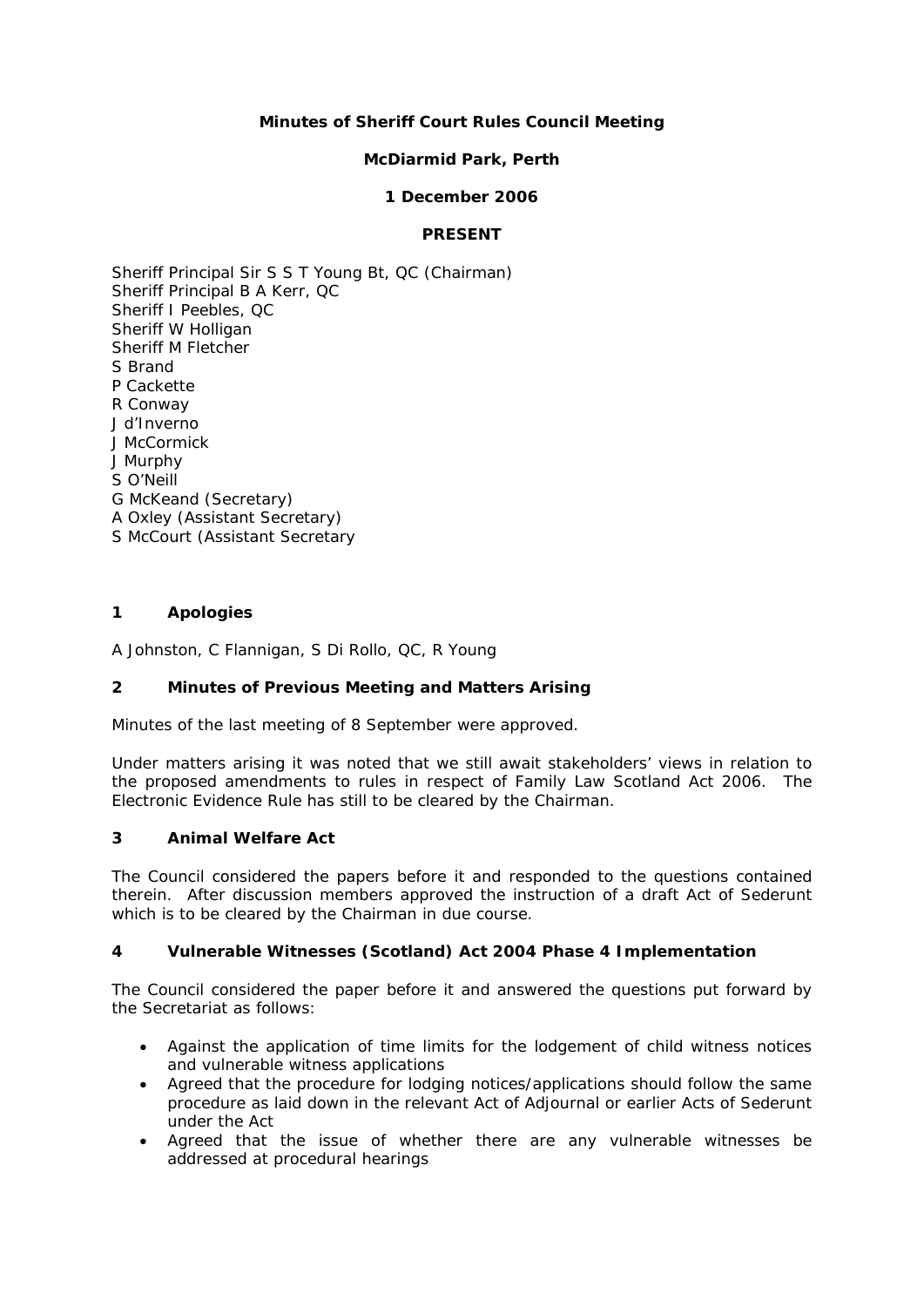- Agreed that all relevant civil rules be amended to include a rule along the lines that "the sheriff shall ascertain whether there is a vulnerable witness within the meaning of Sec 11(1) of the Vulnerable Witnesses (S) Act 2004"
- Agreed that the obligation to provide information on special measures be placed on the party citing the witness and that current forms for citation of witnesses be amended appropriately
- Agreed that the Forms currently used in Children's Hearings court proceedings could be adapted and regulated by Rules of Court
- Agreed that the Secretariat would instruct the draftsperson to provide a draft Act of Sederunt for consideration by the Council at the March meeting

# **5 EU Insolvency Report**

It was agreed that Mr Murphy and the Chairman would consider the Report and the resultant draft Acts of Sederunt with a view to reporting back to the Council in March.

### **6 In Court Adviser - Design of Small Claim and Summary Cause Forms and Guidance**

The Council considered the correspondence from both the Hamilton and Kilmarnock In Court Advisers regarding these issues. Members agreed to take no action regarding the Forms as they were not satisfied this was a widespread problem. It was agreed that the wording of the guidance in relation to the return day should be amended and that members would provide Ms O'Neill with suggestions to enable her to provide a form of suitable wording for consideration by the Council at the next meeting.

It was also agreed that Sheriff Holligan and Ms Oxley would consider further the separate issue regarding the implications for a defender admitting a claim in heritable and certain other types of actions and report back to the Council at the next meeting.

The Secretariat undertook to write to the Scottish Court Service to ensure that the forms displayed on its website are Disability Right compliant.

# **7 Miscellaneous Draft Act of Sederunt**

The Council considered the draft Act of Sederunt. After discussion, the Secretariat were asked to issue further instructions to the draftsperson and seek advice as to whether certain changes should be included in other rules such as the summary application/ bankruptcy rules relating to S25(4) of the Commissioners for Revenue and Customs Act 2005. It was agreed that the Chairman would clear the draft Act of Sederunt in due course.

### **8 SCRC Consultations – Options for Handling ADR and PI Analysis of Responses Reports**

Following consideration of the paper prepared by the Secretariat the Council agreed that an additional Council meeting be arranged for 6 February 2007 to consider both consultation reports. Copies of non-confidential responses can now be placed on the Scottish Court Service Website and copies of all can be copied to Council members. The Secretariat was asked to write to the Lord President's Legal Secretary to request a copy of Lord Clarke's Report on Mediation in the Court of Session and to appraise him of progress made.

# **9 Proceedings for Determination of Devolution Issues Rules IS 1999/1347**